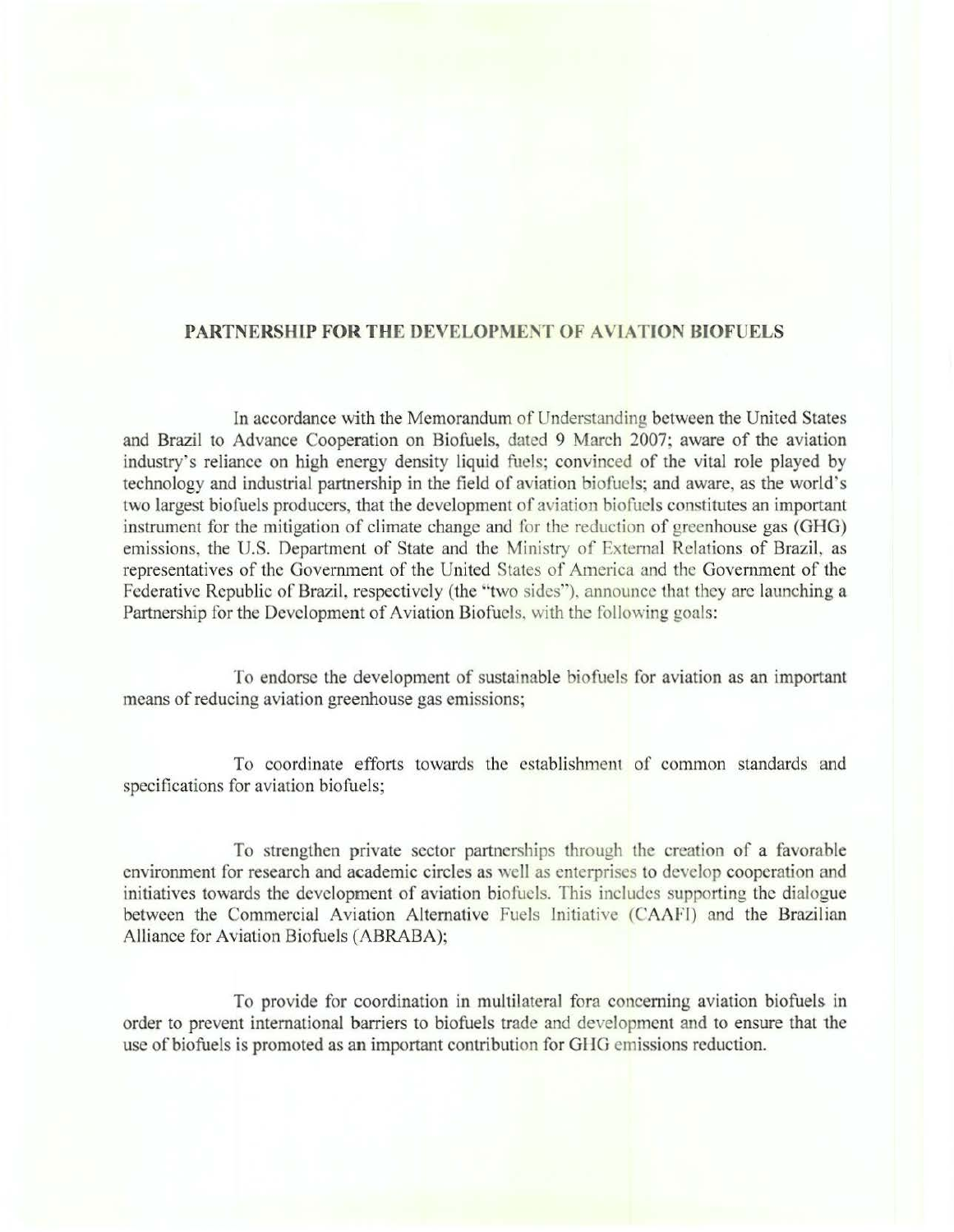## 1. Cooperating institutions

To carry out this Partnership. the following governmental entities, as well as other institutions, may engage in cooperative activities:

- a) On the Brazilian side: Office of the Chier of Staff for the Presidency (Casa Civil); The National Civil Aviation Agency (ANAC); The National Agency of Petroleum, Natural Gas and Biofuels (ANP); The Ministry of Mines and Energy; The Ministry of Agriculture, Livestock and Food Supply; The Ministry of Defense.
- b) On the US side: The United States Federal Aviation Administration, the U.S. Department of Energy, the U.S. Department of Agriculture, the U.S. Department of Defense.

The two sides may decide to establish activities to be undertaken in partnership with private sector organizations such as the Commercial Aviation Alternative Fuels Initiative (CAAFI) and the Brazilian Aviation Biofuels Alliance (Alianca Brasileira para Biocombustiveis de Aviação – ABRABA).

## 2. Activities

Consistent with the programmatic priorities of the institutions, cooperative activities may encompass:

- a) exchanges of experts and non-proprietary data and analysis on the Brazilian National Institute of Metrology, Standardization and Industrial Quality (INMETRO) and American Society of Testing and Materials (ASTM) standards development for renewable jet fuels;
- b) exchanges of experts and non-proprietary data and analysis on environmental sustainability;
- c) exchanges of experts and non-proprietary data and analysis by national research labs, academic institutions and willing industrial partners seeking to research, demonstrate and deploy production capability for aviation biofuels;
- d) joint engagement in multilateral fora to promote standards, trade and development, and
- e) Other forms of cooperation determined by the two sides.